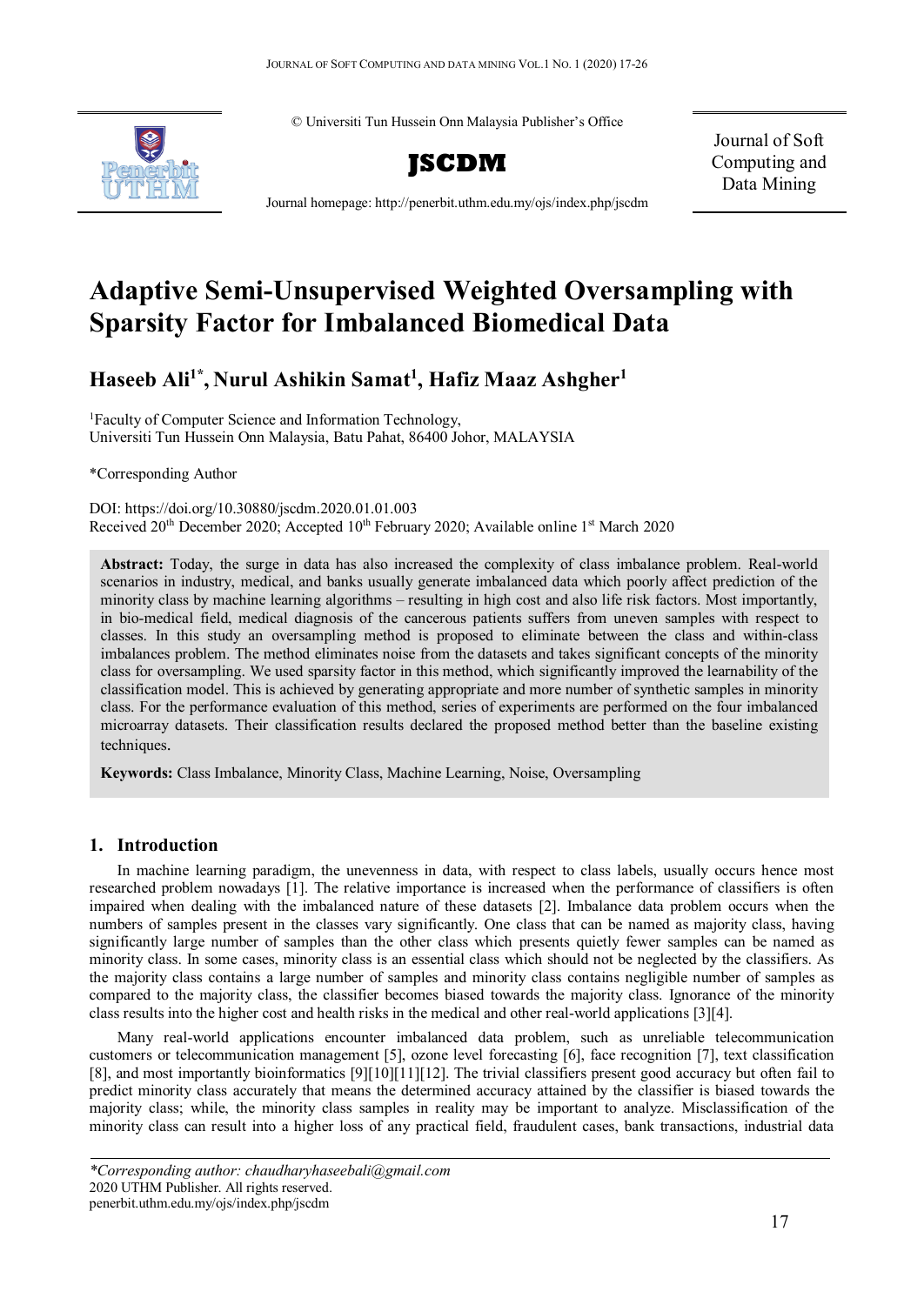analysis or medical diagnosis [13][14][15]. Importance of minority class can be understood from this example; medical diagnosis of any certain cancer patient, misclassification of any non-cancer patient as unhealthy can be covered by doing more test and diagnosis, but misclassifying any cancer patient as healthy can compromise life. Addressing this issue, the research community has made plenty of contributions and developed significant approaches [16]. These approaches can be divided into three categories [17]: (a) data level approach which is a preprocessing stage for rebalancing the distribution of samples in the classes [18], (b) algorithmic approach in which new algorithms are proposed or the existing algorithms are modified according to the requirements for the nature of imbalanced datasets to be classified [19][20], and (c) third approach is cost sensitivity which lies between the data level and algorithmic approaches, its purpose is to minimize the total error cost by minimizing the misclassification error rate [21][16][22]. This study prefers the data level approach as the preprocessing methods are independent of the classifiers and nature of the data set, hence manipulate the data externally [23].

The most commonly used preprocessing approaches for balancing the data distributions among the classes are resampling techniques by either using oversampling method, undersampling or hybrid methods [24]. In oversampling, artificial data is generated for the minority class so as to enhance the number of samples. For addressing undersampling, the samples from majority classes are randomly eliminated so as to balance the number of samples in all classes [25]. However, this approach risks losing potential data which may be useful for learning process [26]. On the other hand, the oversampling may cause overfitting the data, or incorrect selection of samples may occur in the invalid region resulting in overlapping of synthetic samples with majority class samples, hence deteriorating the classifier performance [27]. Despite the drawbacks, oversampling methods are mostly preferred upon the undersampling methods as they do not pose any risk of losing useful data [28]. Moreover, the limitations of the oversampling methods are dealt by using the informed methods. The informed methods consider the optimal area of the input space for generating the synthetic samples, like safe areas [29] to avoid overlapping of minority samples with the majority samples, sparse areas [30], which avoids generating noise among the data or generated new samples near the decision boundary [31]. The latest efficient approach for the imbalance data problem used clustering based oversampling, in which the whole input space is partitioned into clusters or the classes are partitioned as different clusters and sub-clusters. Then, oversampling techniques are applied for generating the synthetic samples [32].

This study proposes an oversampling technique by improving adaptive semi-unsupervised weighted oversampling (IA-SUWO-S) by using the sparsity factor for the class imbalance problem in DNA microarray data, in which the classifiers mostly misclassify the minority class. This oversampling technique first clusters the minority and majority classes then oversamples the minority class by generating synthetic samples. IA-SUWOS determines the hard-to-learn samples that are closer to the decision boundary and assigns them higher weights according to their Euclidean distance from the majority class. It takes into the account the small concepts of the minority class that are far from the majority class. The proposed technique clusters the minority samples by considering the majority class samples, avoids majority class clusters to come in between the minority sub-clusters for averting the overlapping of the generated samples. Secondly, it measures the density the of each minority sub-cluster and then assigns weights to those samples in the minority sub-clusters that are sparse apart and far from the majority samples, thus all the sub-clusters are oversampled accurately based on required extent. This technique increases the number of generated synthetic minority samples in each sub-cluster that presents reduced imbalances between the classes and with-in the classes. Additionally, this directly enhances the learnability of the classifier and produces good accuracy rate and lesser chance of misclassification of any minority class sample.

This section presented the main introduction of whole study and rest of the paper is organized as: Section 2 presented overview of the background study. In section 3, the proposed method is described in detail while section 4, present its whole experimental setup. At last section 5 conclude the whole study.

#### **2. Background Study**

As discussed earlier, the data level approach or preprocessing of the data can be categorized into two major resampling techniques, oversampling and undersampling. According to the interest of this research, oversampling techniques are focused and presented in brief, in this section. Random oversampling is the pioneer and the simplest technique for oversampling which generates new samples randomly by replicating the original minority samples [33]. However, this technique originates the overfitting problem by exact replication of the samples [25]. To address this, Nitesh Chawla proposed Synthetic Minority Oversampling Technique (SMOTE) in 2002, [25]. This technique generates the synthetic samples in the feature space by broadening the minority class regions. SMOTE generates synthetic minority samples by linear interpolation between the two minority samples present in a neighborhood. While, the SMOTE oversamples the minority samples with the same number of synthetic ones, those generated sample may fall into incorrect regions and overlapped with the majority class samples, hence causing over generalization [34]The SMOTE is the simplest technique hence widely used by the research community for the data imbalances problem [27]. Additionally, unlike the SMOTE which equally produces minority samples, various weighted minority oversampling techniques have been proposed, which assign different weights to minority samples for oversampling; meaning, the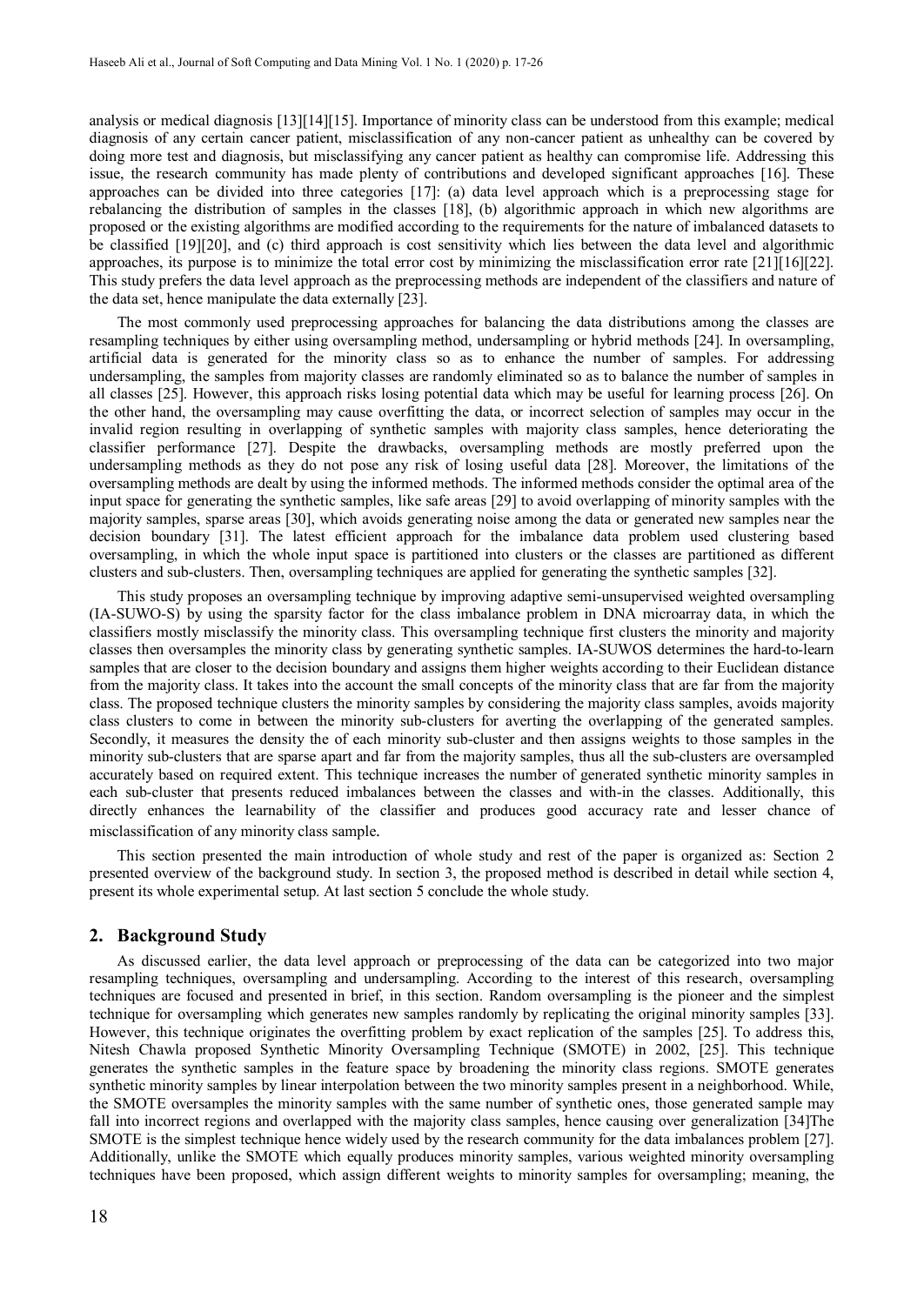higher weights assigned higher will be the rate of generating synthetic minority samples [35] [36]. The reason behind it, is to secure the minority class samples that are more prone to be misclassified, as well as, to improve the quantity of the synthetic samples [37].

As the SMOTE and other existing techniques usually suffer from the over-generalization problem due their limitations, some of the oversampling approaches use the clustering methods. Clustering based techniques at first separate the particular minority class into the naturally occurred sub-clusters, then generates the synthetic samples into those minority sub-clusters to avoid the risk of over generalization [38]. Noise is another negative factor found in the imbalanced data problem [31], latest techniques also employ an additional noise filtering step to remove the noise from the dataset or those generate synthetic samples that fall down in to the incorrect region and act as the noisy samples are removed from the dataset by using the filters [39][40].

Recent oversampling techniques, that follow the clustering methods and noisy filters, significantly reduce the imbalanced data problem and achieve efficient results. Majority weighted minority oversampling technique (MWMOTE) [37] uses clustering approach and partitions the majority and minority samples to generate synthetic samples according to the Euclidean distance of minority samples from the majority samples. It considers only those minority sub-clusters that are closer to the majority class. However, it neglects the small concepts or sub-clusters that are from the majority class, even they carry the potential information about the minority class. Evolutionary clusterbased synthetic oversampling ensemble (ECO-Ensemble) for imbalance learning [38] is also clustering-based ensemble framework that creates an ensemble by combining a clustering-based resampling method with the evolutionary algorithm. This method identifies the regions for oversampling by using the clusters to ensure deviation from over generalization between the samples. Another clustering based approach, bi-directional sampling based on *k*-means method is proposed in [41], which uses the hybrid solution of both resampling techniques, oversampling and undersampling, with *k*-means for the imbalances text classification problem. This method eliminates the between-class imbalance problem and within-class imbalance problem, along with avoiding the generation of noise in the data. An another combination of oversampling method SMOTE with *k*-means clustering is presented in [28], it is simple and effectively avoids noise generation within the data and overcomes the imbalanced data, between the classes and withinclass problem. It clusters the data by using *k*-means algorithm and considers those areas of input space that are most critical for oversampling. It also determines the density of the samples and assigns more weights to the sparse minority samples in a particular sub-cluster. The value of *k* is important for the effectiveness of the algorithms, as it produces the number minority clusters accordingly. For the noisy imbalanced data classification problem, a radial-based oversampling (RBO) is also proposed in literature, which uses the radial based functions for data generation in the rightful regions of the minority class according to their imbalanced ratio. This method effectively removes noise from the data. The synthetic data is generated in the safe areas as the RBO calculates the joint potential in each area of the feature space, this also helps in avoiding the over generalization. This method also takes into the account the higher or lower dimensional spaces [40].



**Fig. 1 - Oversampling of minority samples**

Recently, the imbalanced data learning becomes thought provoking domain in bio-medical science as well. As the distributions of samples in minority class are mostly under-represented in the standard algorithms, or the decision rules of trivial classifiers are significantly weak for accurate prediction of minority class than the majority class samples. The importance of minority class cannot be neglected in bio-medical sciences at any cost. The example of cancerous patients problem, mentioned earlier, clearly suggests that misclassification of minority class might be result into a life risk. When the number of "Healthy" data samples are 10,923 and "Cancerous" data samples present only 260 in number, this is the highly imbalance mammography dataset [42], what will happen to the classifier? It will bias towards the majority class. And if it classifies a cancerous patient as a healthy one, obviously it will impact a great loss. KernalADASYN [36], an oversampling method proposed for the medical perspective, and experimented on the realworld medical datasets. This method uses the probability density estimation (PDE) for minority class and data generation scheme. It considers hard-to-learn minority samples more and assigns them higher weights that enhances the classifiers performance.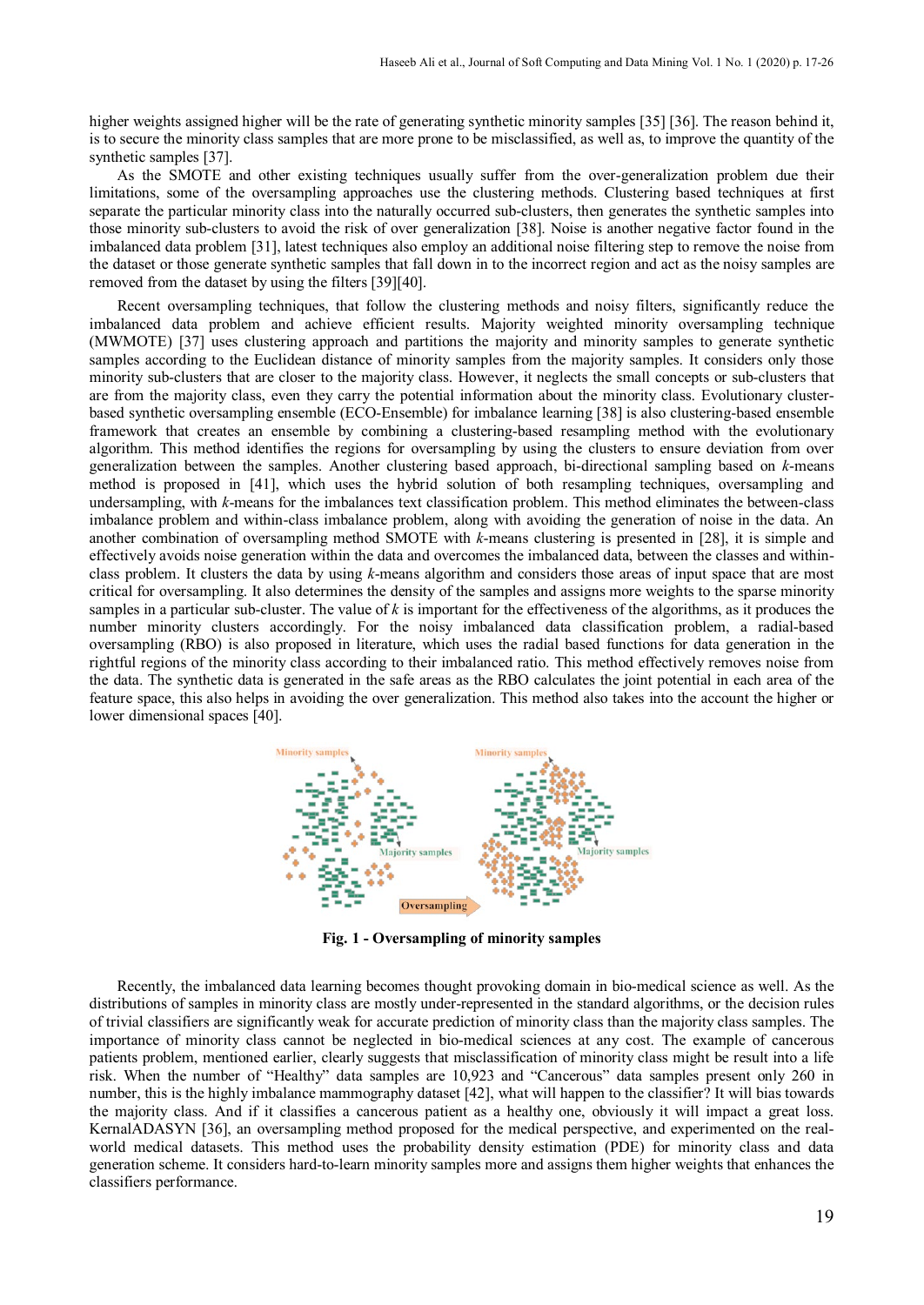Most common and the first step in gene structure prediction is translational initiation site (TIS) recognition. However, TIS recognition from machine learning perspective is class imbalance problem. While various methods are applied to overcome the class imbalance problem, the resampling method proposed in [43] works effectively on these datasets. An undersampling method based on ant optimization ACOSampling is proposed for imbalanced DNA microarray data. This method removes the noisy genes initially from the data by using feature selection technique then it filters the majority class samples which have no potential information and makes the best training sample subset. Atlast this method creates a balanced training set by combining the minority samples with the majority samples having higher frequencies. The beneficial knowledge obtained in the data mining process can be used in healthcare management for improving the quality of their services and reducing the number of medical errors. Combination of effective algorithms output the best results in terms of efficiency for the imbalanced data classification, while the ensemble of algorithms used with subsampling method works more effectively. Therefore, the proposed [44], subsampling method with ensemble of clustering algorithms work in fast and efficient way for imbalanced datasets, which takes into consideration the minority class and helps the classifiers to predict minority class accurately.

# **3. Improved Adaptive Semi-Unsupervised Weighted Oversampling with Sparsity Factor (IA-SUWO-S)**

#### **3.1 Semi-unsupervised clustering**

Before the clustering process, IA-SUWOS distinguishes the noisy samples present in both classes and removes those noisy samples from the dataset. This is done by determining the selected samples and its four nearest neighbors. If this sample is not similar to its nearest neighbors, it suggests that this sample belongs to other class. While, considering it as a noise, it is removed from the data. After removing noise data, the second step is to cluster the input space separately into majority and minority clusters and further small concepts as sub-clusters. The proposed approach first clusters the majority class into *m* majority sub-clusters  $Cmaj_{i=1,\ldots,m}$ . Then it clusters the minority class according to the semi-unsupervised clustering approach to determine the presence of any majority sub-cluster between the two selected minority sub-clusters, say  $Cmin_a$  and  $Cmin_b$ , with aim to be merged. If any majority sub-cluster is not present between them, these two candidate minority sub-cluster are allowed to be merged and result into a new subcluster  $Cmin_{\pi}$ . The reason behind this approach is to avoid overlapping of the generated synthetic samples with the majority class samples. If any majority cluster found to be present between them, these sub-cluster are not allowed to be merged and their distance is set to be infinity so they cannot be selected as the candidate to merge again. These steps are repeated until all minority samples allocated into finalized minority sub-clusters  $Cmin_{j=1,\dots,n}$  and the distance between the two closest sub-clusters is less than threshold *T*. This T can be found as the Euclidean distance  $d_{avg}$  from all minority (majority) samples *h* and all other minority (majority) samples, it can be expressed as Eq. (1):

$$
T = d_{avg} * c_{thres} \tag{1}
$$

where  $\mathbf{c}_{thres}$ , is a user defined parameter and its best value depends upon the dataset.

#### **3.2 Adaptive sub-cluster sizing**

It is necessary to oversample all the minority sub-cluster even if they are far from the majority class, as they carry important information about minority class. In order to consider all the minority sub-clusters for oversampling, small concepts or the sub-cluster that are far from the majority class, this method measures the misclassification complexity of all the minority sub-clusters with the majority sub-clusters. This will result into the misclassification error of each minority sub-cluster and those sub-cluster that shows complexity for the classifier or gain more misclassification error rate are assigned a larger cluster size. For measuring the complexity of minority sub-cluster based on their misclassification error rate, linear discriminant analysis (LDA) is used as the classifier which runs *k* times. This classifier is the simple and requires no parameters to tune. For testing and training sets, all minority sub-clusters are split into same *k* sized partitions. All the majority samples from each majority sub-cluster and *k-1* partition from each minority sub-clusters used for the training purpose, while rest of the *1* partition from each minority sub-cluster used for the testing purpose. In this way misclassification error  $\varepsilon_{jk}$  is calculated in each fold using Eq. (2), mentioned later. This error rate is then used to measure average rate as  $\overline{\epsilon} *_{ik}$  from all folds. This method determines every minority sample which is misclassified as the majority sample. Considering this average error rate each minority sub-cluster is resized and these steps keep on repeating until all the sub-cluster get the final size  $S_i$ . This average error rate  $\overline{\epsilon} *_{jk}$  is then standardized as Eq. (2):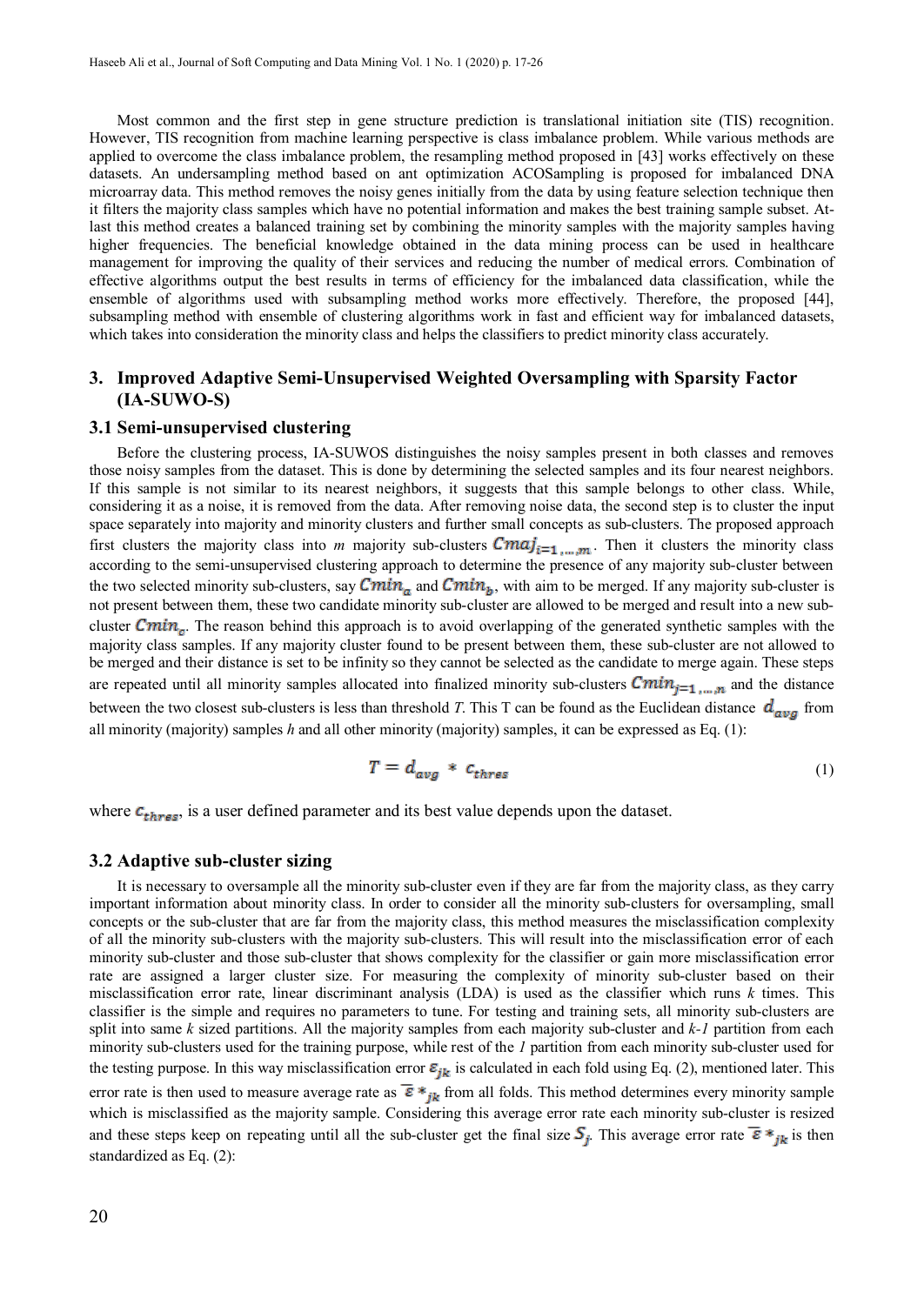$$
\hat{\varepsilon} *_{j} = \frac{\bar{\varepsilon} *_{j}}{\sum_{j=1}^{n} \bar{\varepsilon} *_{j}} \tag{2}
$$

Final sizes of any two minority sub-clusters say *L1* and *L2* should have same average error rates  $\hat{\epsilon}^*$ <sub>L1</sub>,  $\hat{\epsilon}^*$ <sub>L2</sub>, see Eq. (3):

$$
\frac{S_{L1}}{S_{L2}} = \frac{\hat{z} *_{L1}}{\hat{z} *_{L2}} \forall L1, L2 \in \{1, ..., n\}
$$
\n(3)

#### **3.3 Assigning weights for synthetic samples generation within each minority sub-cluster**

Probability distribution of the sample for the data generation is calculated on behalf of weights assigned to the minority samples. These weights are assigned first according to Euclidean distance of minority samples from the majority samples, and secondly according to the sparsity factor measure in each minority sub-cluster. For assigning the weights according to Euclidean distance of the majority samples, for each  $h_{th}$  minority sample say  $x_{ih}$ , find the majority sample among its nearest neighbors and measure the Euclidean distance  $d(x_{jh}, y_{jh(v)})$  from majority sample  $y_{j h(\nu)}$ . This distance becomes normalized when it is divided by the total number of feature *D* to make it more robust, it is expressed as Eq. (4):

$$
\hat{d}\left(x_{jh}, y_{jh(v)}\right) = \frac{d\left(x_{jh} y_{jh(v)}\right)}{D} \tag{4}
$$

Closeness factor of samples  $x_{jh}$  and  $y_{jh(v)}$  can be defined as  $\Gamma(x_{jh}, y_{jh(v)})$  which is expressed as Eq. (5):

$$
\Gamma\left(x_{jh}, y_{jh(v)}\right) = f_i\left(\frac{1}{\hat{d}(x_{jh} y_{jh(v)})}\right) \tag{5}
$$

where  $f_i$  present the cutoff function which is used for sub-cluster  $C_i$  to prevent it from becoming too large. It happens when  $\mathbf{x}_{jh}$  and  $\mathbf{y}_{jh(\mathbf{v})}$  are too close to each other. This  $f_j$  is defined as Eq. (6):

$$
f_j(x) = \begin{cases} x \text{ if } x \leq TH_i \\ TH_j \text{ otherwise} \end{cases}
$$
 (6)

where  $TH_j$  is the biggest value which  $F_j(x)$  can reach. The threshold  $TH_j$  is automatically calculated for each minority sample, by finding the Euclidean distance between the closest minority sample  $x_{jh}$  and its closest majority sample  $y_{jh(1)}$ . It is defined as Eq. (7):

$$
TH_j = \sum_{j=1}^{R_j} f\left(\frac{1}{\hat{\mathbf{d}}(x_{jh} y_{jh(\mathbf{q})})}\right) \tag{7}
$$

where  $R_i$ , is the number of samples in sub-cluster  $C_i$ . Those particular minority samples that are closer to the majority samples acquire the higher weights  $W(x_{ih})$  by estimating the threshold  $TH_i$ . The reason behind assigning higher weights to these sample according to their Euclidean distance from the majority sample is that those samples which are closer to the decision boundary and majority samples have more chances to be misclassified, hence they are more important for the classification process. The value for  $W(x_{ih})$  is calculated as Eq. (8):

$$
W(x_{jh}) = \sum_{v=1}^{k} \Gamma(x_{jh}, y_{jh(v)})
$$
\n(8)

Secondly, for assigning weights according to the sparsity factor, this method measures the density of each minority sub-cluster, see Eq. (9). Density of the sub-cluster is obtained by measuring the Euclidean distance among all the minority samples present in the particular that particular sub-cluster. This density measure is inverted in order to get the sparsity factor, as the sparsity measure is indirectly proportional to the density using Eq. (10). Average sparsity factor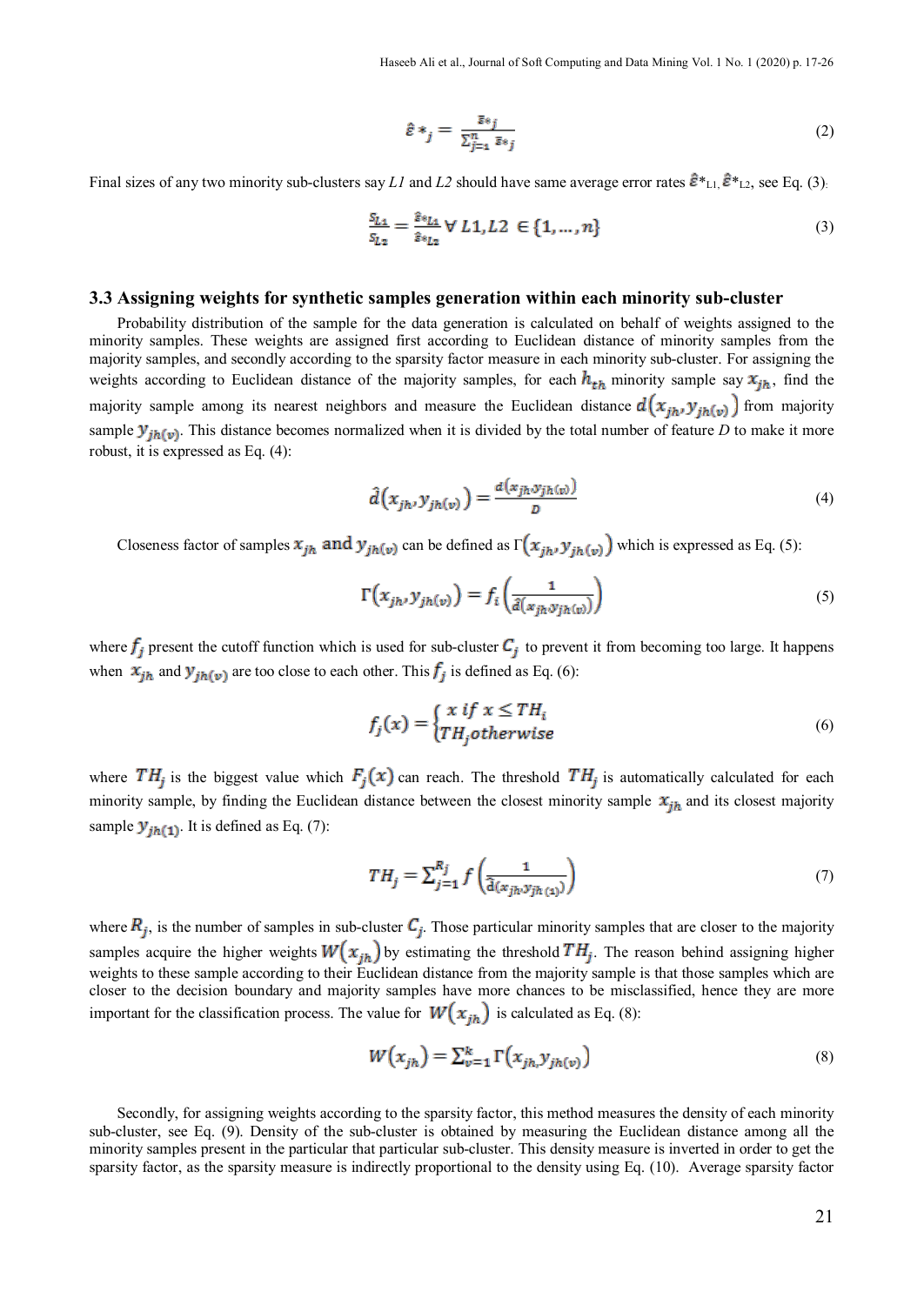is measured from all the obtained sparsity measures for all minority sub-clusters as Eq. (11). Then this average sparsity factor is converted into the weights that are to be assigned to minority samples as Eq. (12).

$$
density(f) = \frac{minority \ count(f)}{average \ minarity \ distance(f)^m}
$$
\n(9)

$$
sparsity(f) = \frac{1}{density(f)}
$$
\n(10)

$$
Sparsity sum = \sum_{f \in filtersedcluster} sparsity factor(f) \tag{11}
$$

$$
W(S_f) = \frac{sparsity\ factor(f)}{sparsity\ sum} \tag{12}
$$

These both weights are used to derive the probability distributions of minority samples for the oversampling.

$$
P(x_{jh}) = \frac{w(x_{jh}) + w(s_f)}{\sum_{h=1}^{r_f} w(x_{jh})}
$$
\n(13)

#### **3.4 Oversampling of Minority Instances**

Finally, for the oversampling of the weighted minority samples, select the candidate minority samples *a,* from one sub-cluster according to the probability distribution  $P(X_{ih})$ , then select another sample *b* from its nearest neighbors belong to the same sub-cluster and generate a new sample between them *c* (Eq. 14), which is added in the sub-cluster *O*. These steps are repeated until the sub-cluster size reached its extent  $S_i$ .

$$
c = \beta a + (1 - \beta)b \tag{14}
$$

#### **4. Experimental Setup**

For performing experiments related to this study, all the classification algorithms were implemented using MATLAB 2013b, on a computing machine with CPU power 3.80 GHz and 3.79GHz, 8.00 GB RAM, and Windows 10 as 64-bit operating system. The datasets and performance matrix are discussed in the following subsections.

#### **4.1 Datasets**

For the performance evaluation of IA-SUWO, a complete experimental setup has been established, and it is experimented on four microarray benchmark imbalanced datasets. These datasets include, Glioma dataset, CNS (Central Neural System), Colon dataset and Lung cancer dataset. These are the bio-medical datasets and three data sets named, Colon, CNS and Lungs are binary class datasets and the Glioma dataset include subtypes: non-cancer glioblastomas (NG), cancer glioblastomas (CG), non-cancer oligodendrogliomas (NO), cancer oligo-dendrogliomas (CO). The CG is used as the minority class which contain 14 samples and rest of three are combined as majority class that contain 36 samples in it. The Colon, CNS and Lung cancer datasets sizes are 62, 60 and 39 respectively. The number of genes present in these four dataset range from 2000 to 10367. Their imbalance ratio and summarized datasets detail are given in Table 1.

**Table 1 - Datasets used for the experiments**

| <b>Dataset</b> | <b>Total Sample</b> | <b>Genes</b> | Majority<br>samples | <b>Minority</b><br>samples | <b>Imbalanced</b><br>Ratio |
|----------------|---------------------|--------------|---------------------|----------------------------|----------------------------|
| Glioma         | 50                  | 10367        | 36                  | 14                         | 2.57                       |
| <b>CNS</b>     | 60                  | 7129         | 39                  | 21                         | 1.86                       |
| Colon          | 62                  | 2000         | 40                  | 22                         | 1.82                       |
| Lungs          | 39                  | 2880         | 24                  | 15                         | 1.60                       |

### **4.2 Performance Evaluation Metrics**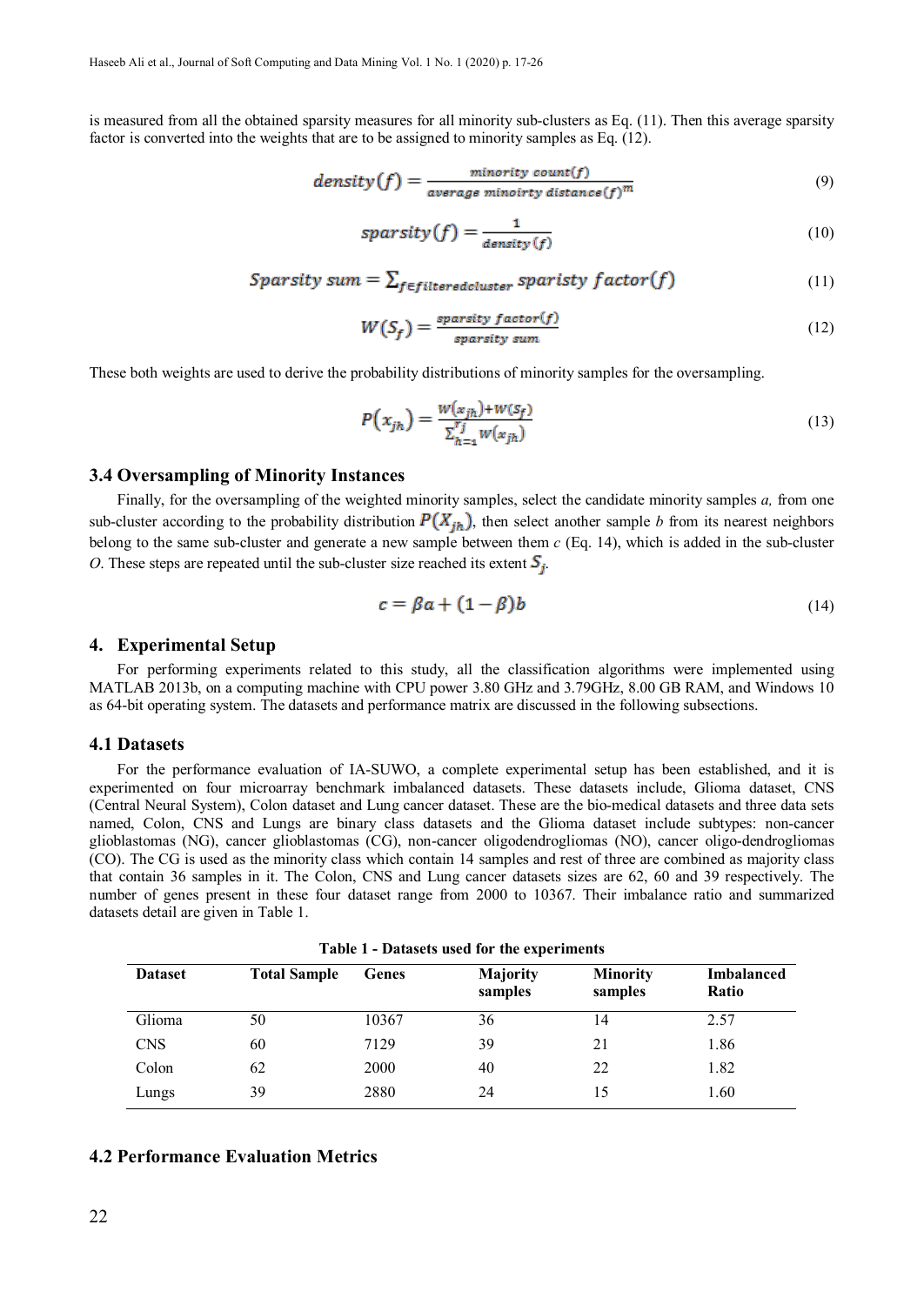In imbalance datasets classification results recognition are biased towards majority class. All commonly used metrics are not suitable when the distribution of samples in classes is not equal. In order to deal with imbalanced data evaluation some specific metrics are used, such as: F-measure and G-mean declare as the functions of confusion matrix and AUC (area under the receiver operation characteristic curve) is used to evaluate performance of classifier or learner.

$$
\mathbf{F}_{\text{measure}} = \frac{2 \times Precision \times Recall}{Precision + Recall} \tag{15}
$$

$$
Gmean = \sqrt{TPR \times TNR} \tag{16}
$$

$$
Precision = \frac{TP}{TP + FP}
$$
 (17)

$$
Recall = \frac{TP}{TP + FN} \tag{18}
$$

where TPR is defined as same as "Recall" and TNR is defined as:

$$
TNR = \frac{TN}{TN + FP} \tag{19}
$$

| <b>Dataset</b> | <b>Measure</b> | Random<br>Oversampling | <b>SMOTE</b> | <b>MWMOTE</b> | <b>IA-SUWO-S</b> |
|----------------|----------------|------------------------|--------------|---------------|------------------|
| Glioma         | F-measure      | 0.550                  | 0.683        | 0.704         | 0.782            |
|                | G-mean         | 0.652                  | 0.741        | 0.842         | 0.848            |
|                | <b>AUC</b>     | 0.705                  | 0.770        | 0.772         | 0.892            |
| <b>CNS</b>     | F-measure      | 0.856                  | 0.903        | 0.923         | 0.932            |
|                | G-mean         | 0.873                  | 0.925        | 0.942         | 0.952            |
|                | <b>AUC</b>     | 0.895                  | 0.948        | 0.969         | 0.974            |
| Colon          | F-measure      | 0.736                  | 0.936        | 0.805         | 0.923            |
|                | G-mean         | 0.724                  | 0.948        | 0.825         | 0.954            |
|                | <b>AUC</b>     | 0.788                  | 0.963        | 0.893         | 0.973            |
| Lungs          | F-measure      | 0.752                  | 0.969        | 0.841         | 0.970            |
|                | G-mean         | 0.771                  | 0.863        | 0.887         | 0.982            |
|                | <b>AUC</b>     | 0.795                  | 0.987        | 0.899         | 0.988            |

**Table 2 - Experimental Results Four datasets using SVM**

#### **4.3 Experimental Results**

The proposed IA-SUWOS technique was evaluated on four bio-medical datasets, and compared with other classification methods. The competitive methods include SMOTE, SVM, and KNN. Table 2 presents the results for comparison purpose. During training process, all the datasets were divided into training and testing sets with 70:30 percent ratio. 70% samples were randomly used for the training purpose, while the rest 30% for testing the classifier. According to the statistics presented in Table 2 and Table 3, it can be suggested the proposed approach remained most suitable, as compared to Random Oversampling, SVM, and KNN as classifiers applied on the same datasets. The proposed IA-SUWO-S achieved best evaluation matrix, hence generated most accurate classification results in our experiments, even when the data is highly imbalanced.

**Table 3 - Experimental Results Four datasets using KNN**

| <b>Dataset</b> | <b>Measure</b> | Random<br>Oversampling | <b>SMOTE</b> |  | <b>MWMOTE IA-SUWO-S</b> |
|----------------|----------------|------------------------|--------------|--|-------------------------|
|----------------|----------------|------------------------|--------------|--|-------------------------|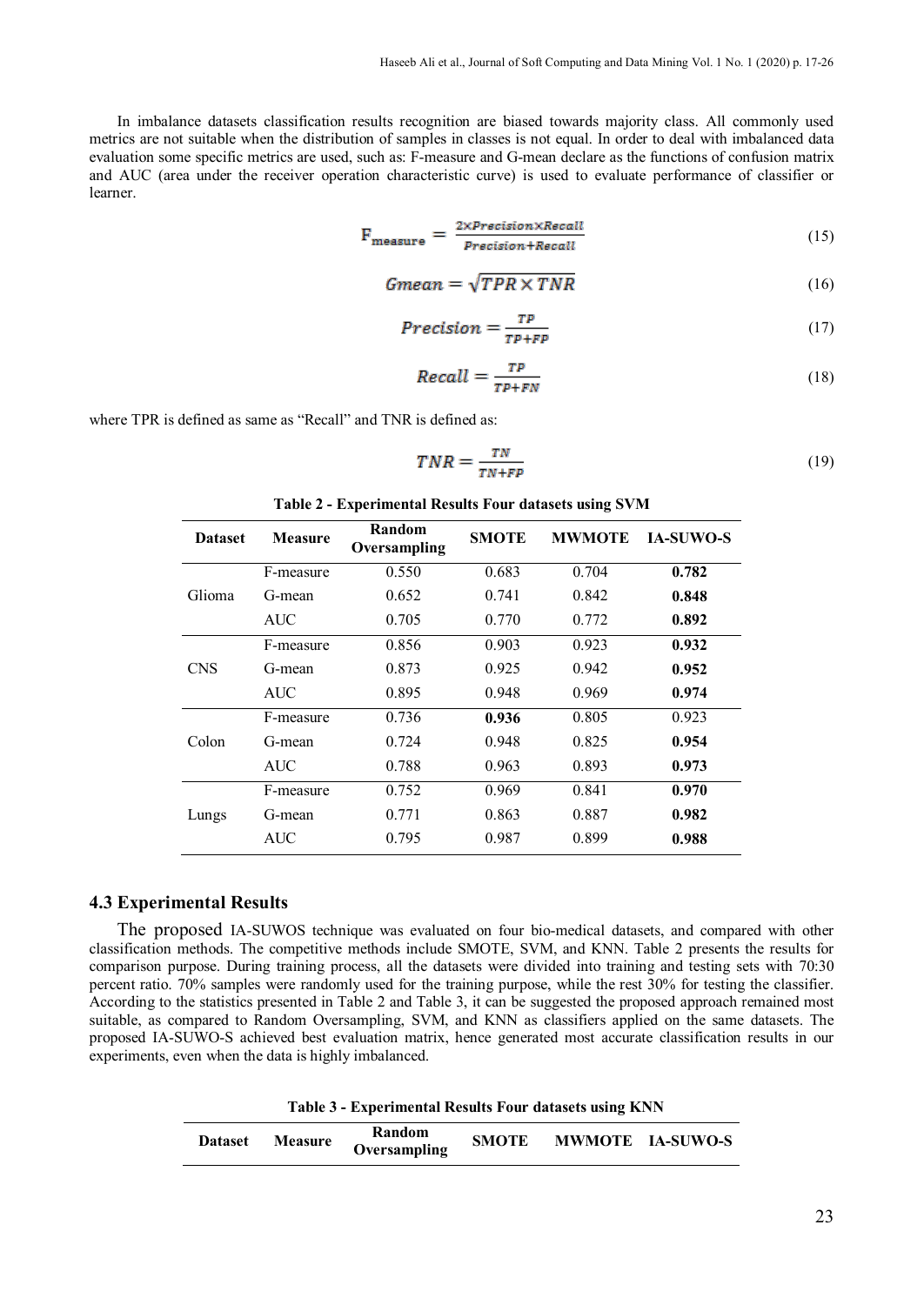| Glioma     | F-measure  | 0.650 | 0.783 | 0.814 | 0.882 |
|------------|------------|-------|-------|-------|-------|
|            | G-mean     | 0.622 | 0.841 | 0.849 | 0.840 |
|            | <b>AUC</b> | 0.605 | 0.820 | 0.802 | 0.822 |
| <b>CNS</b> | F-measure  | 0.756 | 0.947 | 0.929 | 0.932 |
|            | G-mean     | 0.823 | 0.929 | 0.947 | 0.952 |
|            | AUC        | 0.780 | 0.959 | 0.971 | 0.974 |
| Colon      | F-measure  | 0.706 | 0.925 | 0.905 | 0.923 |
|            | G-mean     | 0.756 | 0.922 | 0.895 | 0.954 |
|            | <b>AUC</b> | 0.778 | 0.926 | 0.890 | 0.973 |
| Lungs      | F-measure  | 0.652 | 0.961 | 0.901 | 0.970 |
|            | G-mean     | 0.678 | 0.835 | 0.887 | 0.982 |
|            | <b>AUC</b> | 0.720 | 0.887 | 0.909 | 0.908 |

# **5. Conclusion**

Preprocessing of data by using the sampling methods are proven to be more effective to cope with imbalanced data problem. In sampling methods oversampling approach is more adopted by the researcher as the undersampling methods have risk of losing any potential information that can used in machine learning. As the imbalanced data impact negatively in machine learning algorithms in which the mostly the classifiers biased towards the majority class and predict minority class poorly or they failed to predict minority class accurately. Misclassification of minority class result into higher cost and most importantly in medical diagnosis this might be result into a life risk. The proposed oversampling technique in this study used to overcome the class imbalance problem in the DNA microarray data. Extensive experiments are performed and their results demonstrate that the proposed method work efficiently to overcome imbalanced data problem in microarray data.

#### **Acknowledgement**

The authors would like to thank Universiti Tun Hussein Onn Malaysia (UTHM) for supporting this research under Postgraduate Incentive Research Grant, Vote No. H334.

## **References**

- [1] A. Fernández, S. del Río, N. V. Chawla, and F. Herrera, "An insight into imbalanced Big Data classification: outcomes and challenges," *Complex Intell. Syst.*, vol. 3, no. 2, pp. 105–120, 2017.
- [2] B. Krawczyk, "Learning from imbalanced data : open challenges and future directions," *Prog. Artif. Intell.*, vol. 5, no. 4, pp. 221–232, 2016.
- [3] Q. Zou, S. Xie, Z. Lin, M. Wu, and Y. Ju, "Finding the Best Classification Threshold in Imbalanced Classification," *Big Data Res.*, vol. 5, pp. 2–8, 2016.
- [4] B. Krawczyk, M. Woźniak, and G. Schaefer, "Cost-sensitive decision tree ensembles for effective imbalanced classification," *Appl. Soft Comput. J.*, vol. 14, no. PART C, pp. 554–562, 2014.
- [5] K. Ezawa, M. Singh, and S. Norton, "Learning Goal-Oriented Bayesian Networks for Telecommunications Risk Management," *13th Int. Conf. Mach. Learn.*, pp. 139–147, 1996.
- [6] C. hui Tsai, L. chiu Chang, and H. cherng Chiang, "Forecasting of ozone episode days by cost-sensitive neural network methods," *Sci. Total Environ.*, vol. 407, no. 6, pp. 2124–2135, 2009.
- [7] N. Kwak, "Feature extraction for classification problems and its application to face recognition," *Pattern Recognit.*, vol. 41, no. 5, pp. 1701–1717, 2008.
- [8] D. D. Lewis and J. Catlett, *Heterogeneous Uncertainty Sampling for Supervised Learning*. Morgan Kaufmann Publishers, Inc., 1994.
- [9] L. Song, D. Li, X. Zeng, Y. Wu, L. Guo, and Q. Zou, "nDNA-prot: Identification of DNA-binding proteins based on unbalanced classification," *BMC Bioinformatics*, vol. 15, no. 1, pp. 1–10, 2014.
- [10] C. Lin *et al.*, "Hierarchical Classification of Protein Folds Using a Novel Ensemble Classifier," *PLoS One*, vol. 8, no. 2, pp. 1–11, 2013.
- [11] H. Yu, J. Ni, and J. Zhao, "ACOSampling: An ant colony optimization-based undersampling method for classifying imbalanced DNA microarray data," *Neurocomputing*, vol. 101, pp. 309–318, 2013.
- [12] Q. Zou, J. Li, L. Song, X. Zeng, and G. Wang, "Similarity computation strategies in the microRNA-disease network: A survey," *Brief. Funct. Genomics*, vol. 15, no. 1, pp. 55–64, 2016.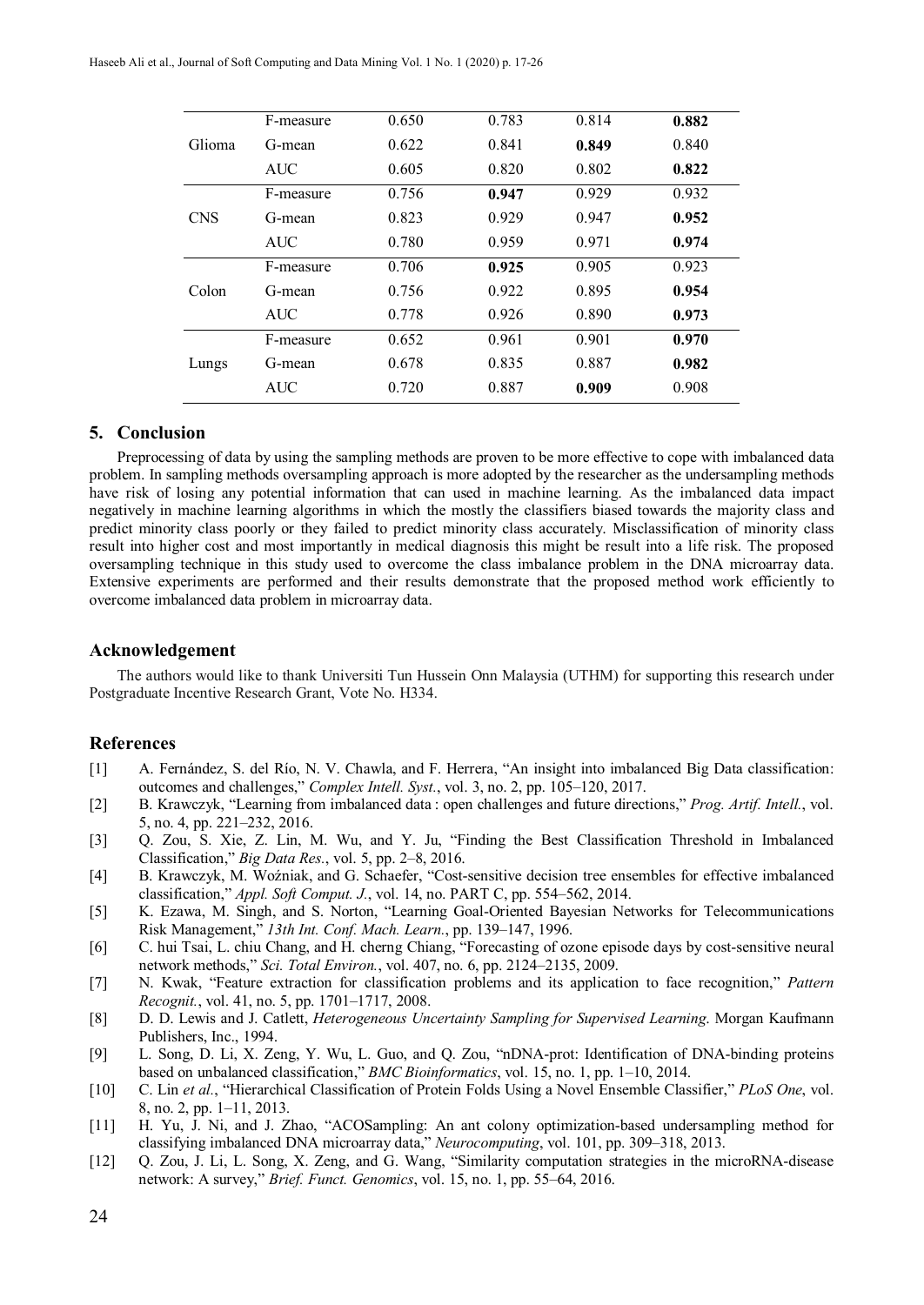- [13] W. Y. Lin, Y. H. Hu, and C. F. Tsai, "Machine learning in financial crisis prediction: A survey," *IEEE Trans. Syst. Man Cybern. Part C Appl. Rev.*, vol. 42, no. 4, pp. 421–436, 2012.
- [14] A. Agrawal, H. L. Viktor, and E. Paquet, "SCUT: Multi-Class Imbalanced Data Classification using SMOTE and Cluster-based Undersampling," *2015 7th Int. Jt. Conf. Knowl. Discov. Knowl. Eng. Knowl. Manag.*, vol. 01, pp. 226–234, 2015.
- [15] A. Majid, S. Ali, M. Iqbal, and N. Kausar, "Prediction of human breast and colon cancers from imbalanced data using nearest neighbor and support vector machines," *Comput. Methods Programs Biomed.*, vol. 113, no. 3, pp. 792–808, 2014.
- [16] C. Seiffert, T. M. Khoshgoftaar, J. Van Hulse, and A. Napolitano, "A comparative study of data sampling and cost sensitive learning," *Proc. - IEEE Int. Conf. Data Min. Work. ICDM Work. 2008*, pp. 46–52, 2008.
- [17] G. E. A. P. A. Batista, R. C. Prati, and M. C. Monard, "A Study of the Behavior of Several Methods for Balancing Machine Learning Training Data," *ACM SIGKDD Explor. Newsl. - Spec. issue Learn. from imbalanced datasets*, vol. 6, no. 1, pp. 20–29, 2004.
- [18] N. V Chawla, N. Japkowicz, and P. Drive, "Editorial : Special Issue on Learning from Imbalanced Data Sets," *Sigkdd Explor.*, vol. 6, no. 1, pp. 2000–2004, 2004.
- [19] J. R. Quinlan, "Improved estimated for the acccuracy of small disjuncts," *Mach. Learn*, vol. 6, no. 1991, pp. 93–98, 1991.
- [20] B. Zadrozny and C. Elkan, "Learning and making decisions when costs and probabilities are both unknown," *Proc. seventh ACM SIGKDD Int. Conf. Knowl. Discov. data Min. - KDD '01*, pp. 204–213, 2001.
- [21] Y. Sun, M. S. Kamel, A. K. C. Wong, and Y. Wang, "Cost-sensitive boosting for classification of imbalanced data," *Pattern Recognit.*, vol. 40, no. 12, pp. 3358–3378, 2007.
- [22] S. H. Khan, M. Hayat, M. Bennamoun, F. A. Sohel, and R. Togneri, "Cost-sensitive learning of deep feature representations from imbalanced data," *IEEE Trans. Neural Networks Learn. Syst.*, vol. 29, no. 8, 2018.
- [23] W. C. Lin, C. F. Tsai, Y. H. Hu, and J. S. Jhang, "Clustering-based undersampling in class-imbalanced data," *Inf. Sci. (Ny).*, vol. 409–410, pp. 17–26, 2017.
- [24] M. Galar, A. Fern, E. Barrenechea, and H. Bustince, "A Review on Ensembles for the Class Imbalance Problem: Bagging-, Boosting-, and Hybrid-Based Approaches," *IEEE Trans. Syst. MAN, Cybern. C Appl. Rev.*, vol. 42, no. 4, pp. 463–484, 2012.
- [25] N. V. Chawla, K. W. Bowyer, L. O. Hall, and W. P. Kegelmeyer, "SMOTE: Synthetic minority over-sampling technique," *J. Artif. Intell. Res.*, vol. 16, pp. 321–357, 2002.
- [26] N. V. Chawla, A. Lazarevic, L. O. Hall, and K. W. Bowyer, "SMOTEBoost: Improving Prediction of the Minority Class in Boosting," *Proceeding. Knowl. base Discov. Databases.*, pp. 107–119, 2003.
- [27] A. Fernández, S. García, F. Herrera, and N. V. Chawla, "SMOTE for Learning from Imbalanced Data: Progress and Challenges, Marking the 15-year Anniversary," *J. Artif. Intell. Res.*, vol. 61, pp. 863–905, 2018.
- [28] G. Douzas, F. Bacao, and F. Last, "Improving imbalanced learning through a heuristic oversampling method based on k-means and SMOTE," *Inf. Sci. (Ny).*, vol. 465, pp. 1–20, 2018.
- [29] C. Bunkhumpornpat, K. Sinapiromsaran, and C. Lursinsap, "Safe-Level-SMOTE : Safe-Level-Synthetic Minority Over-Sampling TEchnique for Handling the Class Imbalanced Problem," *Adv. Knowl. Discov. Data Mining, PAKDD 2009*, pp. 475–482, 2009.
- [30] C. Bunkhumpornpat, K. Sinapiromsaran, and C. Lursinsap, "DBSMOTE: Density-based synthetic minority over-sampling technique," *Appl. Intell.*, vol. 36, no. 3, pp. 664–684, 2012.
- [31] H. Han, W. Wang, and B. Mao, "Borderline-SMOTE : A New Over-Sampling Method in," *Springer-Verlag Berlin Heidelb.*, pp. 878–879, 2005.
- [32] G. Douzas and F. Bacao, "Self-Organizing Map Oversampling (SOMO) for imbalanced data set learning," *Expert Syst. Appl.*, vol. 82, pp. 40–52, 2017.
- [33] S. Ite and S. Ite, "Class imbalances versus small disjuncts," *Sigkdd Explor.*, vol. 6, no. 1, pp. 40–49, 2004.
- [34] H. He and E. A. Garcia, "Learning from imbalanced data," *IEEE Trans. Knowl. Data Eng.*, vol. 21, no. 9, pp. 1263–1284, 2009.
- [35] H. He, Y. Bai, E. A. Garcia, and S. Li, "ADASYN: Adaptive synthetic sampling approach for imbalanced learning," *Proc. Int. Jt. Conf. Neural Networks*, pp. 1322–1328, 2008.
- [36] B. Tang and H. He, "KernelADASYN: Kernel based adaptive synthetic data generation for imbalanced learning," *2015 IEEE Congr. Evol. Comput. CEC 2015 - Proc.*, pp. 664–671, 2015.
- [37] S. Barua, M. Islam, X. Yao, and K. Murase, "MWMOTE Majority Weighted Minority Oversampling Technique for Imbalanced Data Set Learning," *IEEE Trans. Knowl. Data Eng.*, vol. 26, no. 2, pp. 405–425, 2014.
- [38] P. Lim, C. K. Goh, and K. C. Tan, "Evolutionary Cluster-Based Synthetic Oversampling Ensemble (ECO-Ensemble) for Imbalance Learning," *IEEE Trans. Cybern.*, vol. 47, no. 9, pp. 2850–2861, 2017.
- [39] Q. Kang, X. S. Chen, S. S. Li, and M. C. Zhou, "A Noise-Filtered Under-Sampling Scheme for Imbalanced Classification," *IEEE Trans. Cybern.*, vol. 47, no. 12, pp. 4263–4274, 2017.
- [40] M. Koziarski, B. Krawczyk, and M. Woźniak, "Radial-Based oversampling for noisy imbalanced data